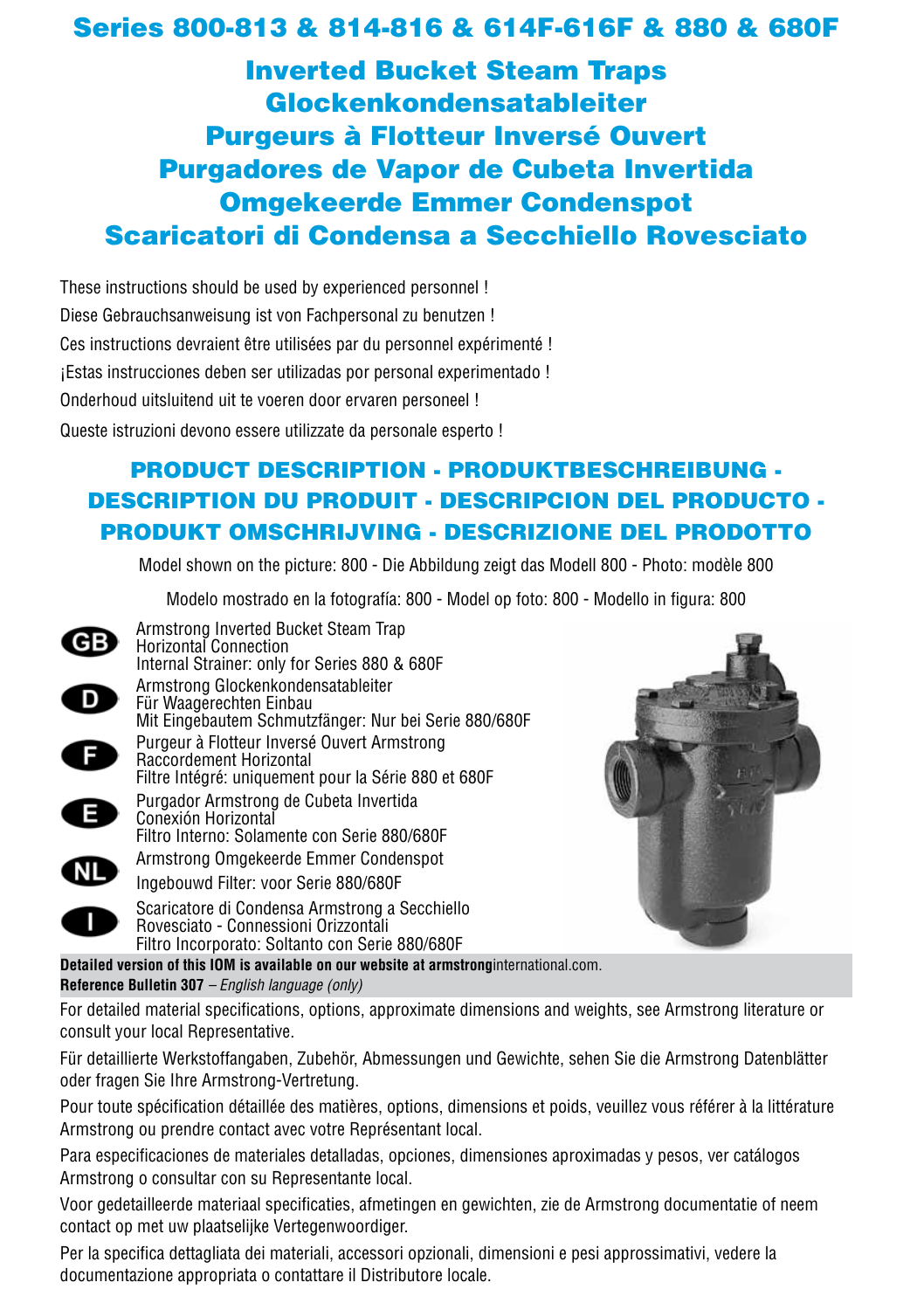## INSTALLATION - INSTALLATIONSANWEISUNG - INSTALLATION INSTALACION - INSTALLATIE - INSTALLAZIONE

Model shown on the drawing: 800 - Die Zeichnung zeigt das Modell 800 - Schéma: modèle 800 Modelo mostrado en el dibujo: 800 - Model op tekening: 800 - Modello in figura: 800 Possible connections: screwed or flanged - Mögliche Anschlussarten: Muffengewinde oder Flansche Raccordements possibles: taraudé ou à brides - Conexiones posibles: roscado o con bridas Mogelijke aansluiting: draad of flens - Connessioni disponibili: filettate o flangiate



## START-UP PROCEDURE - INBETRIEBNAHME - PROCEDURE DE DEMARRAGE - PROCEDIMIENTO DE PUESTA EN MARCHA - OPSTARTPROCEDURE - PROCEDURA D'AVVIAMENTO

For detailed hookups and adapted start-up and shut-down procedures, see Armstrong literature or consult your local Representative.

Für detaillierte Informationen über Installation, Inbetriebnahme und Außerbetriebnahme sehen Sie die Armstrong Datenblätter oder fragen Sie Ihre Armstrong-Vertretung.

Pour plus de détails à propos des procédures de démarrage et d'arrêt, ainsi que pour l'installation, veuillez vous référer à la littérature Armstrong ou prendre contact avec votre Représentant local.

Para informarse sobre conexiones detalladas y procedimientos adaptados de puesta en marcha y parada, consulte los catálogos Armstrong o diríjase a su Representante local.

Voor gedetailleerde montage en installatie instructies zie het betreffende Armstrong documentatieblad of neem contact op met uw plaatselijke Vertegenwoordiger.

Per procedure dettagliate di collegamento, d'avviamento e di fermata, vedere la documentazione Armstrong o consultare il Distributore locale.



# PROCEDURE D'ARRET - PROCEDIMIENTO DE PARADA - UIT BEDRIJFNAME - PROCEDURA DI FERMATA

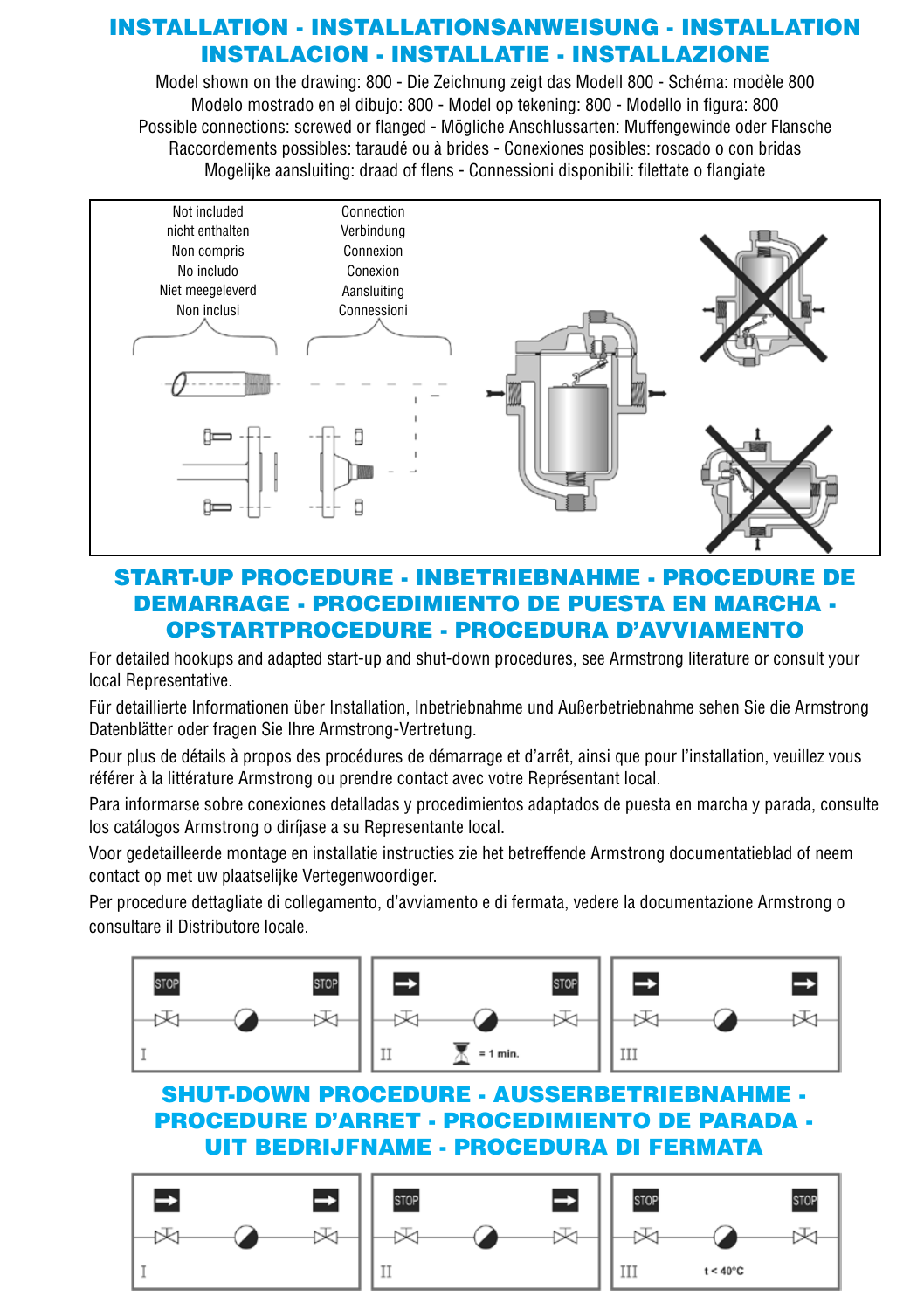## MAINTENANCE - WARTUNG - MAINTENANCE MANTENIMIENTO - ONDERHOUD - MANUTENZIONE

For troubleshooting, testing methods, frequency of maintenance and detailed spare parts list, see Armstrong literature or consult your local Representative.

Für detaillierte Informationen über Fehlersuche, Testmethoden, Wartungsintervallen und Ersatzteillisten fragen Sie Ihre Armstrong-Vertretung.

Pour le dépannage, les méthodes de test, la fréquence d'entretien et la liste détaillée des pièces de rechange, veuillez vous référer à la littérature Armstrong ou prendre contact avec votre Représentant local.

Para detección de posibles averías, métodos de test, frecuencia de mantenimiento y lista detallada de repuestos, ver catálogos Armstrong o consultar con su Representante local.

Voor het oplossen van problemen, test methodes, onderhoud en gedetailleerde onderdelenlijsten, zie de Armstrong documentatie of neem contact op met uw plaatselijke Vertegenwoordiger.

Per la soluzione di eventuali problemi, metodi di prova funzionalità, frequenza di manutenzione e dettaglio della lista ricambi, vedere la documentazione Armstrong o consultare il Distributore locale.



Equipement under pressure - Operating temperature > 100°C Make sure trap is cold before handling! Armatur steht unter Druck - Arbeitstemperatur > 100°C Stellen sie sicher, dass die Armatur kalt und drucklos ist, bevor an dieser gearbeitet wird!

Equipement sous pression - Température en fonctionnement > 100°C Laisser le purgeur refroidir avant toute manipulation!

Equipo bajo presión - Temperatura de trabajo > 100°C ¡Asegúrese de que el purgador esté frío antes de manipularlo!

Toestel onder druk - Werktemperatuur > 100°C Condenspot moet afgekoeld zijn alvorens eraan te werken!

Apparecchiatura in pressione - Temperatura operativa > 100°C Assicurarsi che lo scaricatore sia freddo prima d'intervenire!

Model shown on the drawing: 881 Die Zeichnung zeigt das Modell 881 Schéma: modèle 881



Modelo mostrado en el dibujo: 881 Model op tekening: 881 Modello in figura: 881

MECHANISM ADJUSTMENT - Ausrichten des Mechanismus - AJUSTEMENT DU MECANISME AJUSTE DEL MECANISMO - Klep mechanisme - REGOLAZIONE DEL MECCANISMO